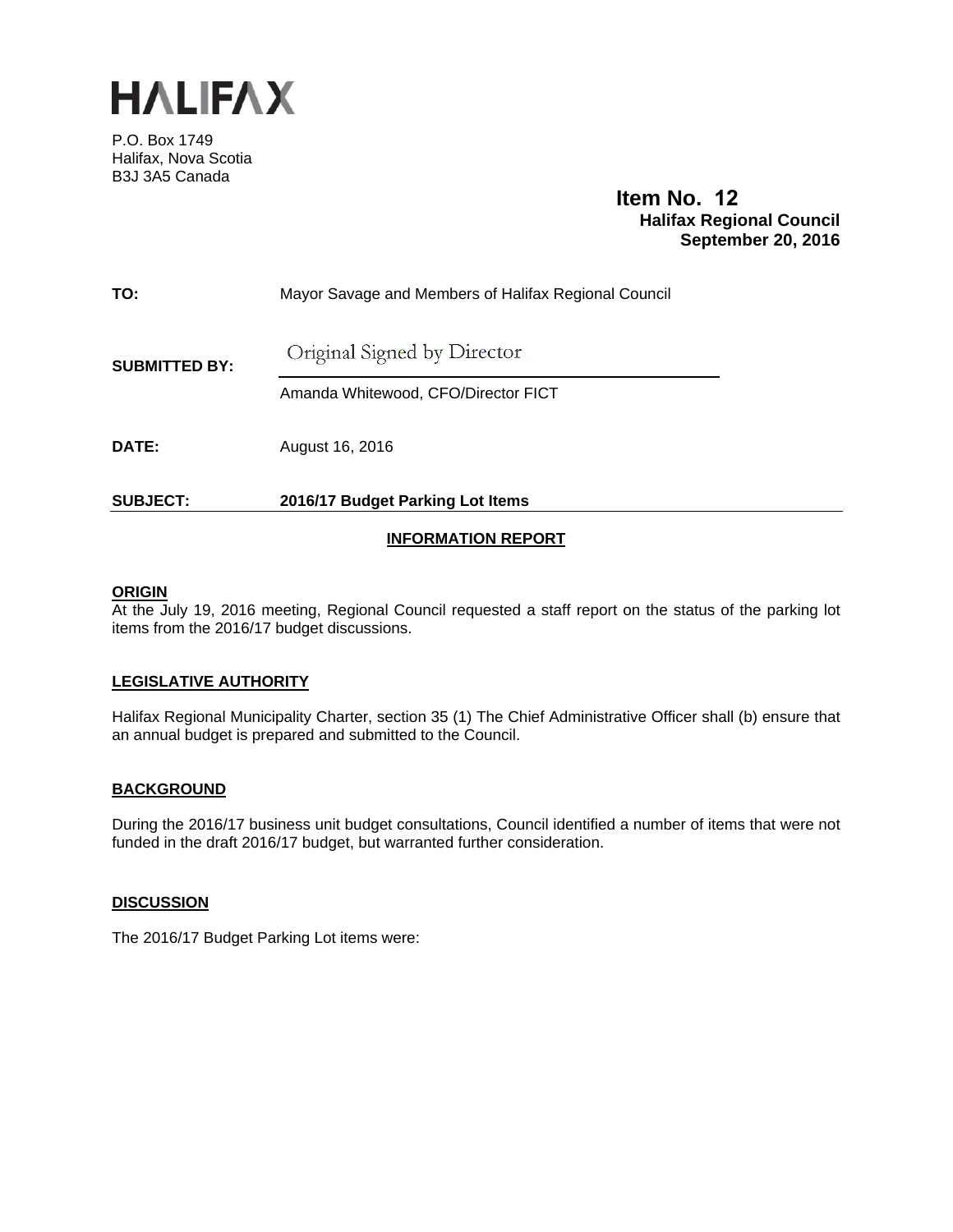| <b>Item</b>                                                                | 16/17 Cost Estimate | <b>Annualized Cost</b><br>17/18 and beyond |
|----------------------------------------------------------------------------|---------------------|--------------------------------------------|
| Increased Volunteer Firefighter Honorariums<br>1.                          | \$550,000           | \$1,100,000                                |
| Extension of Weekly Green Cart Collection to<br>2.<br>the end of September | \$300,000           | \$300,000                                  |
| Extension of Weekly Blue Bag Collection<br>3.<br>Service throughout HRM    | \$1,250,000         | \$1,500,000                                |
| Seniors and Persons with Disability Snow<br>4.<br>Removal Program          | \$200,000           | \$200,000*                                 |
| <b>Total Potential Operating Budget Pressures</b>                          | \$2,300,000         | \$3,100,000                                |

\* Recommendation to increase Seniors and Persons with Disability Snow Removal Program by up to \$200,000

## **1. Increased Volunteer Firefighter Honorariums:**

At the February 16, 2016 Committee of the Whole on Budget, the following motion was approved:

 That Halifax Regional Council remove the matter of volunteer honorariums from the deferral pending a staff report being brought to Council in June 2016 and with the understanding that should Council approve an increase to honorarium the funding will be found in the 2016/17 budget.

Staff is preparing a report on volunteer firefighter honorariums which will present options for the distribution of additional funding to improve recruitment and retention of volunteer firefighters. This report is anticipated to be at Regional Council in November. Should additional funding be required for the 16/17 fiscal year, a subsequent report will come to the Audit and Finance Standing Committee for consideration of an in year funding allocation.

#### **2 & 3. Extension of Weekly Green Cart Collection to the end of September and Extension of Weekly Blue Bag Collection Service throughout HRM:**

As per the direction in the February 16, 2016 motions, staff will be presenting service delivery options for both September green cart collection and rationalization of blue bag collection within the proposed 17/18 budget.

- That Halifax Regional Council defer the decision on the Green Cart extension to September Parking Lot item to the 2016/17 business cycle for consideration of inclusion in the 2017/18 Budget.
- That Halifax Regional Council defer the decision on the Blue Bag extension Parking Lot item to the 2016/17 business cycle for consideration of inclusion in the 2017/18 Budget.

Prices for expanded organics collection are included in the existing contracts so that cost will be included in the draft 17/18 TPW Budget for Council consideration.

In order to expand blue bag collection to weekly for all areas, staff would have to renegotiate collection contracts to include the expanded service. The above amounts represent staff's estimate of the increased cost after consultations with service providers and are subject to change. Staff will explore this option for Council's consideration when entering into the next contract cycle and will also explore alternatives such as moving to bi-weekly blue bag collection for the entire region. This approach would achieve equity for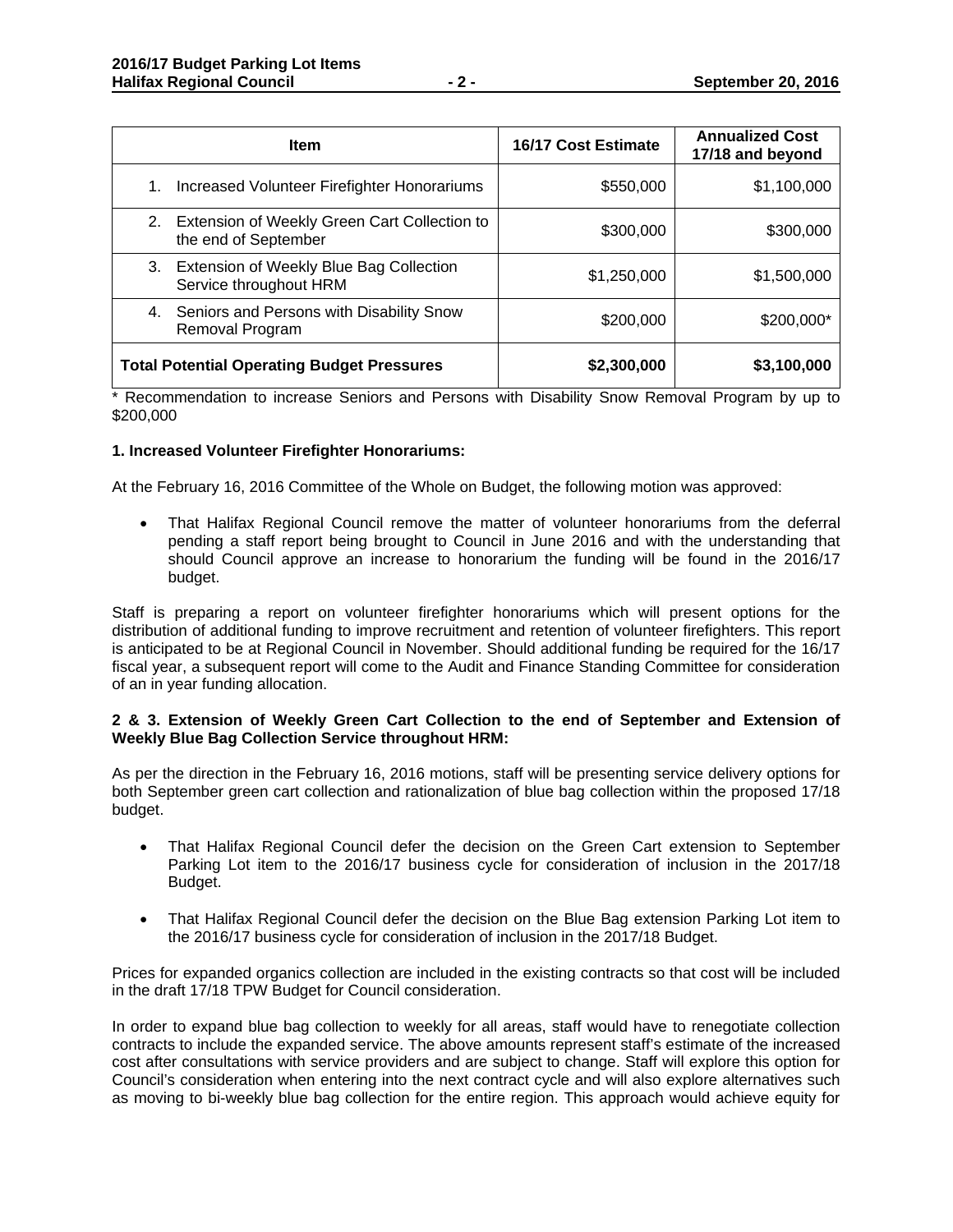all residents and may reduce collection costs over the long term. The current contracts have three years remaining on their term. If service levels were reduced for the remaining three years it is not known if any savings would be realized due to the initial investment made to meet the current standards. Contract terms would have to be renegotiated.

#### 4**. Seniors Snow Removal Program:**

At the January 27, 2016 Committee of the Whole on Budget, the committee discussed the Seniors and Persons with Disability Snow Removal Program in the context of the Transportation and Public Works budget. Relevant excerpts from the minutes of that meeting are included as Attachment A.

During that meeting the committee added the Seniors and Persons with Disability Snow Removal Program to the parking lot, but determined that the item could not be addressed in time for approval of the 16/17 HRM budget. The Committee directed staff to return within 6 months with a comprehensive report on options for the future of the program.

On July 26, 2016 staff provided that report and received direction from Council to return to the Audit and Finance Standing Committee to identify a funding source to increase the funding by up to \$200,000 for the program in 16/17 and to include that funding in future operating budgets.

#### **FINANCIAL IMPLICATIONS**

There are no immediate financial implications of this report. The financial implications of proceeding with any of these items would be considered by the Audit and Finance Committee once motions were passed by Council, as is the case with the Seniors Snow Removal Program. If approved, all items represent recurring pressures on Operating Budgets and would not be candidates for one-time funding from the Reserves.

#### **COMMUNITY ENGAGEMENT**

There was no community engagement in the preparation of this report.

# **ATTACHMENTS**

Attachment A - Excerpt from January 27, 2016 Committee of the Whole on Budget – Transportation and Public Works

A copy of this report can be obtained online at http://www.halifax.ca/commcoun/index.php then choose the appropriate Community Council and meeting date, or by contacting the Office of the Municipal Clerk at 902.490.4210, or Fax 902.490.4208.

Report Prepared by: Ed Thornhill, Manager, Corporate Planning 902.490.4480